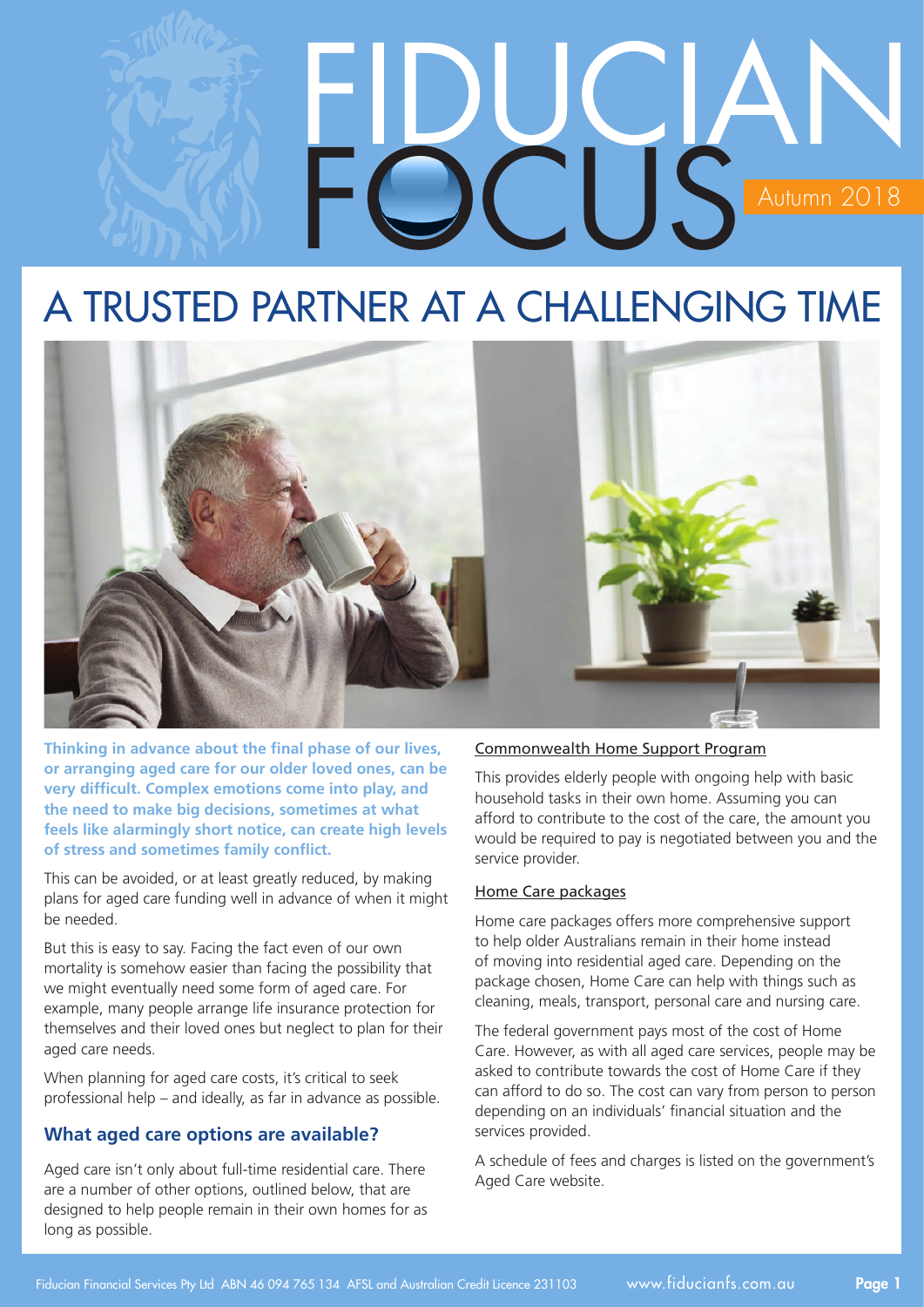#### After hospital (transition) care

Short-term care for people who need help recovering after being in hospital, or need time in which to decide on their best long-term care options. The cost may include a daily care fee, and is agreed between you and your service provider.

#### Respite care

This is a form of support that allows you to keep receiving your usual level of care if your regular carer has other commitments or needs a holiday.

#### Residential aged care

Live-in residential age care is for people who are unable to safely or effectively manage at home with day-to-day tasks, or need constant health care. Residential care includes permanent and respite care.

The total cost of residential care will differ for each resident, depending on their ability to pay and level of assets. The costs may include:

- **• A basic daily fee payable by all residents** (capped at 85% of the single person basic age pension)
- A means-tested care fee depending on your income and assets
- A full or partial accommodation payment depending on your income and assets
- Fees for additional services such as a higher standard of accommodation or health care.

### **Will the government pay?**

Broadly speaking, the federal government subsidises a range of aged care options in Australia – but individuals are required to contribute to the cost of their care depending on their ability to pay, which is derived from their level of income and the value of their assets.

## **Support from a financial planner**

Whether you're thinking about aged care for yourself or partner, or for an older family member, the following are just some of the difficult financial considerations that can come into play when considering how to fund aged care:

- The pros and cons of selling or renting out the family home
- The impact of entering residential care on aged pension entitlement and other benefits
- How to fund the ongoing care fees (and other living expenses)
- Assessing how long your money will last
- If selling down investments, which to sell and when  $$ and any capital gains tax implications
- The impact on your inheritance and estate planning arrangements.

Providing advice on aged care financing is a specialist area. Fiducian's financial planners are experienced at helping their clients navigate this difficult and ever-changing financial environment.

More importantly, they understand the emotional toll that arranging aged care can have, especially if it has to be done at short notice. Making arrangements well in advance can avoid some of the most stressful elements of choosing and funding aged care.

# Ask your financial planner for a copy



# **Aged care** the 6 steps

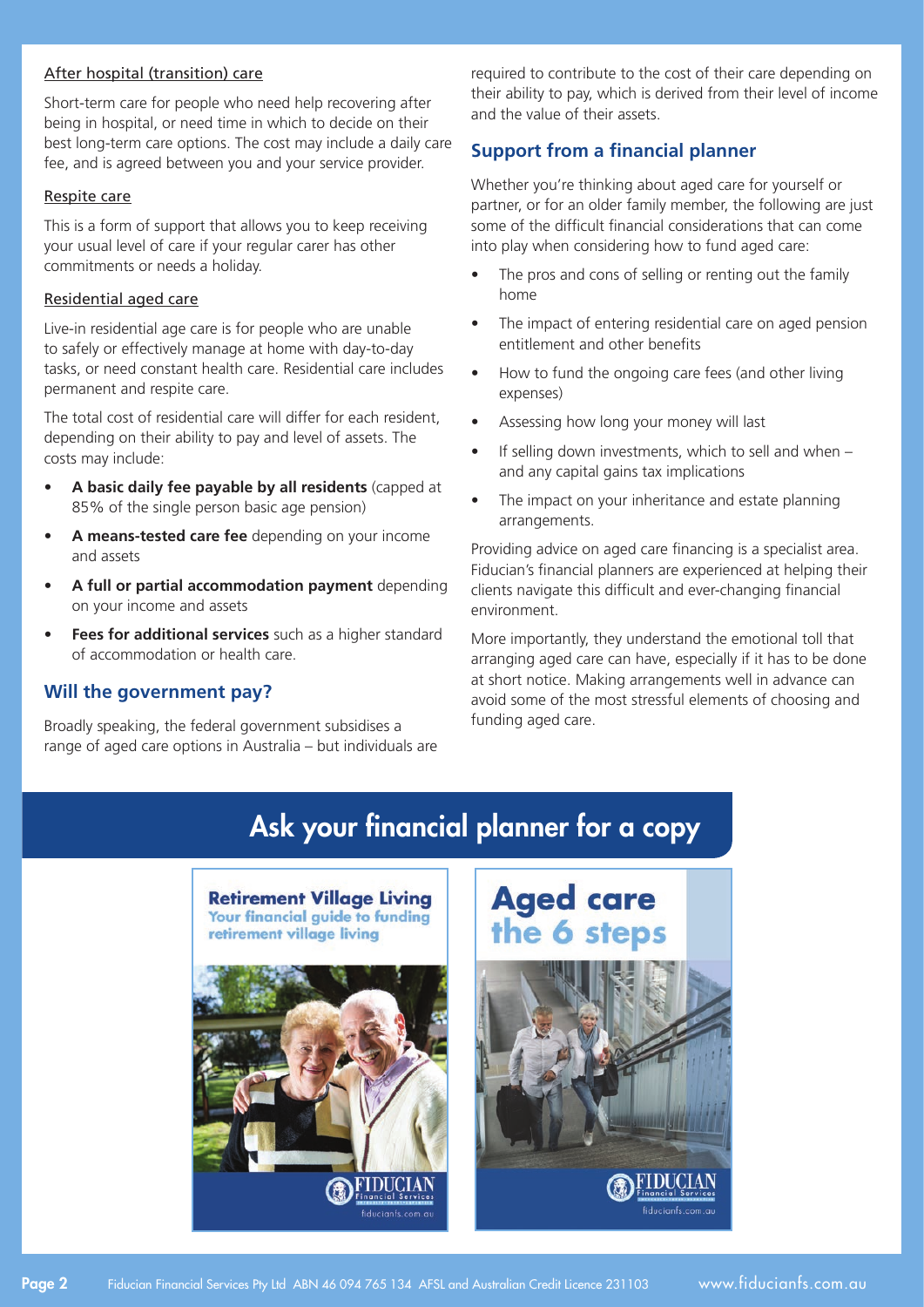# We're here to help you be Super-Smart



**To get the most benefit from super, there are ways of being super-smart. We're the first to agree that superannuation can be complicated, however you have a huge advantage. As a Fiducian client, you don't need to understand the technical aspects of how the superannuation rules work or what the latest legislative changes were – that's our job, and we take it very seriously. What we can do to help you through the pre-tax season is to point out some of the tax-effective strategies that could help you save for your retirement.**

Your financial planner should be your first point of contact if you have any questions or you aren't sure whether a particular strategy applies to you.

# **Concessional (before tax) contributions**

The concessional contribution limit is currently set at \$25,000. For sole traders and business owners this means you can contribute up to \$25,000 and claim a tax deduction. For PAYG employees you need to allow for any Superannuation Guarantee Contributions, but these can also be topped up to \$25,000 by yourself. Making a contribution prior to June 30 is a great way to boost your retirement savings and reduce your tax. Instead of paying tax on your income at marginal tax rates, funds contributed to super are taxed at 15%. Employees are able to make concessional contributions via salary sacrifice and these arrangements are made directly with your employer.

# **Non-concessional (after tax) contributions**

The current non-concessional contribution cap is \$100,000. Rather than sitting in a bank account, if you contributed

these funds to super, you could save thousands now and in retirement with the tax advantages offered by super.

# Super smart strategies to discuss with your planner

- 1. Concessional (before tax) contributions
- 2. Non-concessional (after tax) contributions
- 3. Splitting super with spouse
- 4. Review your pension strategy with reference to the new \$1.6m cap
- 5. Buying a new asset
- 6. Pre-pay interest on loans
- 7. Year-end trust distribution planning in advance is essential

# **Splitting super with spouse**

Contribution splitting allows you to transfer a certain percentage of your concessional contributions made in the previous financial year with your spouse. Your spouse must